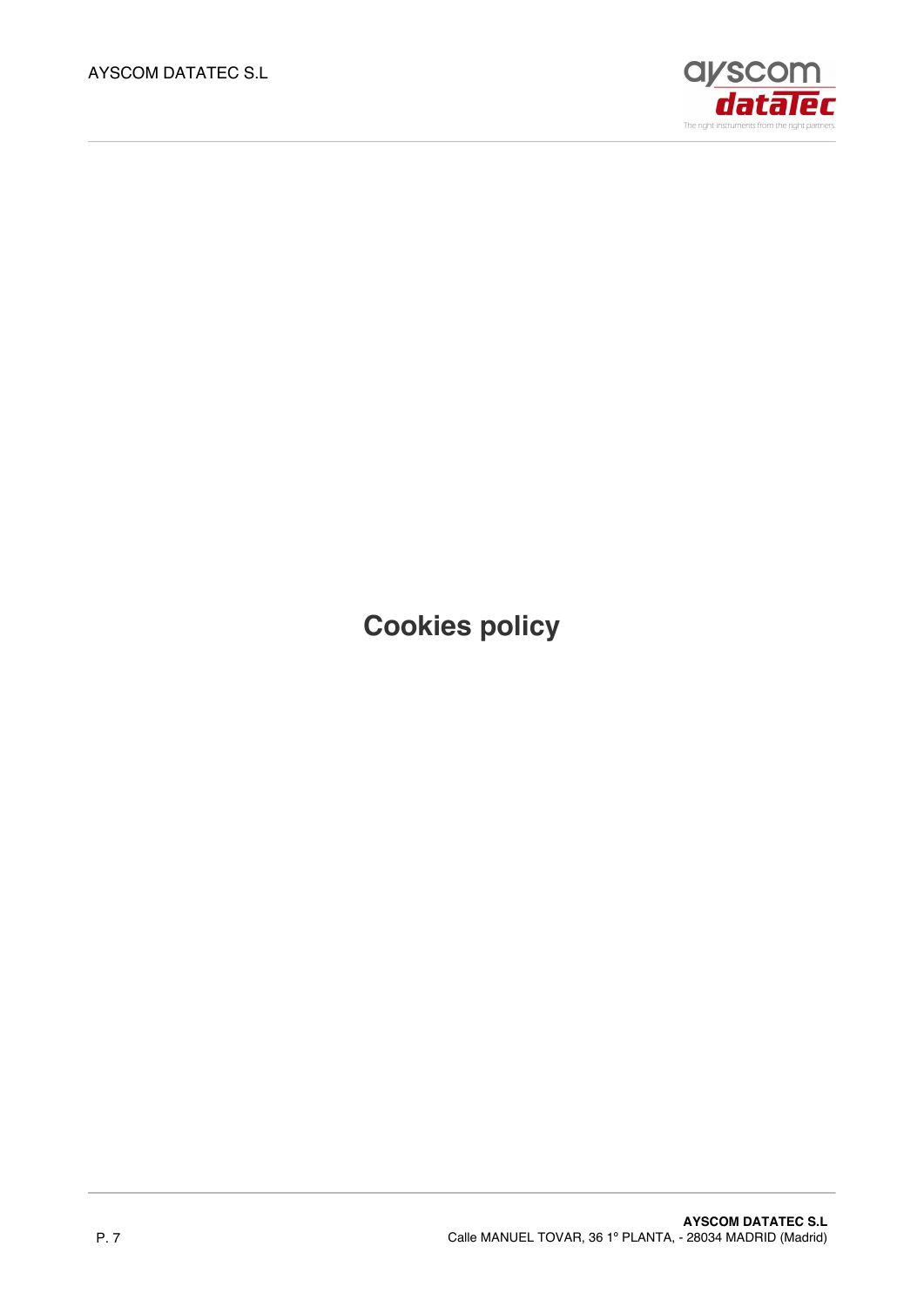

# **COOKIES POLICY**

### **INFORMATION ABOUT COOKIES**

In accordance with Law 34/2002, of July 11, on services of the information society and electronic commerce (LSSI), in relation to Regulation (EU) 2016/679 of the European Parliament and of the Council, of 27 of April 2016, General Data Protection (GDPR) and Organic Law 3/2018, of December 5, Data Protection and Guarantee of Digital Rights (LOPDGDD), it is mandatory to obtain the express consent of the user of all web pages that use dispensable cookies, before you navigate through them.

### **WHAT ARE COOKIES?**

Cookies and other similar technologies such as local shared objects, flash cookies or pixels, are tools used by Web servers to store and retrieve information about their visitors, as well as to enable the proper functioning of the site.

Through using these devices, the Web server is able to remember some data concerning the user, such as their preferences for viewing the server's pages, their name and password, products that interest them most, etc.

## COOKIES **AFFECTED BY, AND COOKIES EXEMPT FROM REGULATIONS**

According to the EU directive, the *cookies* that require the user's informed consent are analysis, advertising and affiliation cookies, while technical cookies and those that are necessary for the operation of the website or the provision of services expressly requested by the user are exempt.

## **TYPES OF COOKIES**

## **DEPENDING ON THE PURPOSE**

- **Technical and functional** *cookies*: allow the user to navigate through a website, platform or application and the use of different options or services available in it.
- **Analysis** cookies: allow the controller to monitor and analyse the behaviour of the users of the websites they are linked to. The information collected by this type of *cookie* is used to measure the activity of the websites, application or platform and to carry out browsing profiling of the users of said sites, applications and platforms, with the purpose of introducing improvements in the analysis of the user data carried out by service users.
- **Advertising cookies:** allow management, in the most efficient way possible, of advertising spaces which, if applicable, the editor has included in a website, application or platform from where requested service is provided based on data such as the edited content or frequency with which advertisements are made.
- **Behavioural advertising cookies**: collect information on the user's personal preferences and choices (retargeting) in order to allow management, in the most efficient way possible, of the advertising spaces which, if applicable, the editor has included in a website, application or platform from where the requested service is provided.
- **Social** *cookies*: established by the social network platforms in the services to allow content to be shared with friends and networks. The social media platforms have the ability to track activity online outside the Services. This may affect the content and messages seen in other services used.
- **Affiliate** *cookies*: allow you to track visits through links from other websites, with which the website establishes affiliate agreements (affiliate companies).
- **Security** cookies: store encrypted information to avoid the stored data in them being vulnerable to malicious attacks by third parties.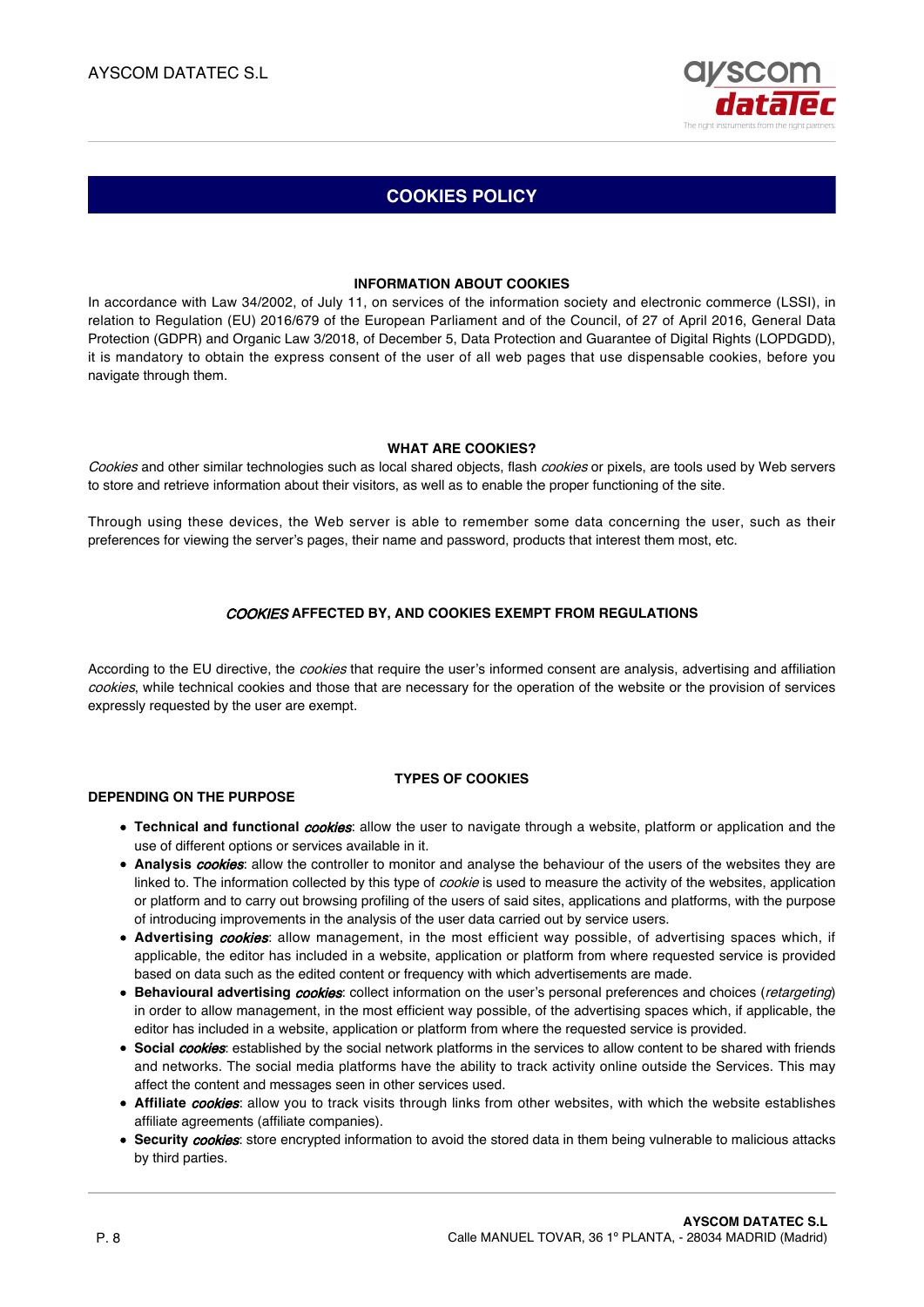

### **ACCORDING TO THE PROPERTY**

- **Own cookies:** are sent to the user's terminal team from a team or power managed by the own editor and from where the requested service is provided by the user.
- **Third party** *cookies*: are sent to the user's terminal team from a team or power which is not managed by the editor, but by another body which processes data obtained through the cookies.

#### **DEPENDING ON THE STORAGE PERIOD**

- **Session cookies**: are a type of cookie designed to collect and store data as long as the user accesses a website.
- **Permanent** *cookies*: are a type of cookies where data continues to be stored in the terminal and may be accessed and processed for a period of time defined by the *cookie* controller, and that can range from a few minutes to several years.

### **PROCESSING OF PERSONAL DATA**

AYSCOM DATATEC S.L is the **Controller** of the personal data of the **Data Subject** and informs them that these data will be processed in accordance with the provisions of Regulation (EU) 2016/679, of 27 April 2016 (GDPR), and therefore the following information on the processing is provided:

**Purposes of the data processing:** as specified in the cookies section which are used on this website.

**Legitimisation of the processing**: except in cases where it is necessary for web browsing, by consent of the data subject (art. 6.1 GDPR).

**Data storage criteria**: as specified in the cookies section used on the website.

**Data communication**: data will not be disclosed to third parties, except in cookies owned by third parties or under legal obligation.

#### **Rights of the Data Subject**:

- Right to withdraw consent at any time.

- Right of access, rectification, portability and erasure of data and the limitation or objection to their processing. The right to file a claim with the Spanish Supervisory Authority (www.aepd.es) if you consider that the processing does not comply with current legislation.

#### **Contact information to exercise their rights:**

AYSCOM DATATEC S.L. Calle MANUEL TOVAR, 36 1º PLANTA, - 28034 MADRID (Madrid). E-mail: admin.ad@ayscomdatatec.com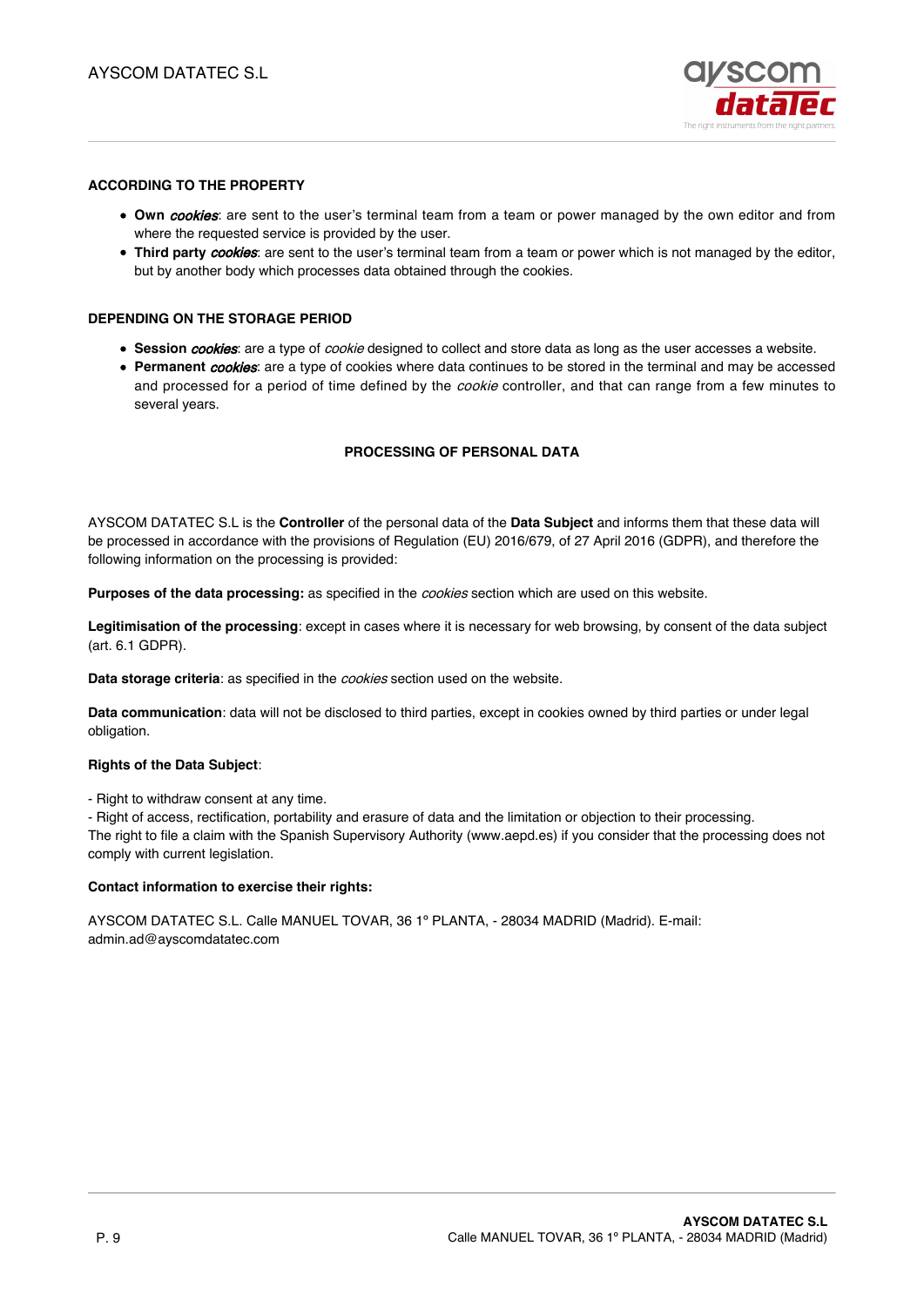

## **COOKIES USED ON THIS WEBSITE**

# **COOKIES CONTROLLED BY THE EDITOR**

| <b>Technical and functional</b>   |                                  |                                                                                                                                                                                                                                                      |             |
|-----------------------------------|----------------------------------|------------------------------------------------------------------------------------------------------------------------------------------------------------------------------------------------------------------------------------------------------|-------------|
| <b>Property</b>                   | <b>Cookie</b>                    | <b>Purpose</b>                                                                                                                                                                                                                                       | <b>Term</b> |
| ads.linkedin.com                  | lang                             | Saves language preferences of user for a website                                                                                                                                                                                                     | Session     |
| ayscomdatatec.com                 | _gat_gtag_UA_12<br>1933395_1     | Cookie required to use website options and services                                                                                                                                                                                                  | Session     |
| ayscomdatatec.com                 | _hjAbsoluteSessi<br>onInProgress | Cookie required to use website options and services                                                                                                                                                                                                  | Session     |
| ayscomdatatec.com                 | hilncludedInPage<br>viewSample   | Cookie required to use website options and services                                                                                                                                                                                                  | Session     |
| ayscomdatatec.com                 | hjSession_68855_<br>9            | Cookie required to use website options and services                                                                                                                                                                                                  | Session     |
| ayscomdatatec.com                 | _hjSessionUser_6<br>88559        | Cookie required to use website options and services                                                                                                                                                                                                  | in a year   |
| ayscomdatatec.com                 | pll_language                     | Cookie required to use website options and services                                                                                                                                                                                                  | in a year   |
| doubleclick.net                   | <b>RUL</b>                       | Cookie required to use website options and services                                                                                                                                                                                                  | in 25 days  |
| google.com                        | Secure-1PAPISI<br>D              | Cookie required to use website options and services                                                                                                                                                                                                  | in 2 years  |
| google.com                        | Secure-1PSID                     | Cookie required to use website options and services                                                                                                                                                                                                  | in 2 years  |
| google.com                        | Secure-3PSIDC<br>C               | Cookie required to use website options and services                                                                                                                                                                                                  | in a year   |
| google.com                        | <b>CONSENT</b>                   | Google cookie consent tracker                                                                                                                                                                                                                        | in 16 years |
| google.com                        | <b>SEARCH_SAMESI</b><br>TЕ       | SameSite prevents the browser from sending this cookie<br>along with cross-site requests. The main goal is mitigate the<br>risk of cross-origin information leakage. It also provides some<br>protection against cross-site request forgery attacks. | in 5 months |
| google.es                         | Secure-1PAPISI<br>D              | Cookie required to use website options and services                                                                                                                                                                                                  | in 2 years  |
| google.es                         | Secure-1PSID                     | Cookie required to use website options and services                                                                                                                                                                                                  | in 2 years  |
| google.es                         | <b>SEARCH_SAMESI</b><br>TE       | SameSite prevents the browser from sending this cookie<br>along with cross-site requests. The main goal is mitigate the<br>risk of cross-origin information leakage. It also provides some<br>protection against cross-site request forgery attacks. | in a month  |
| grupoaliaga.privacydri<br>ver.com | adm                              | It is used to track visitors through the website.                                                                                                                                                                                                    | Session     |
| grupoaliaga.privacydri<br>ver.com | _lang                            | Saves language preferences of user for a website                                                                                                                                                                                                     | in 15 days  |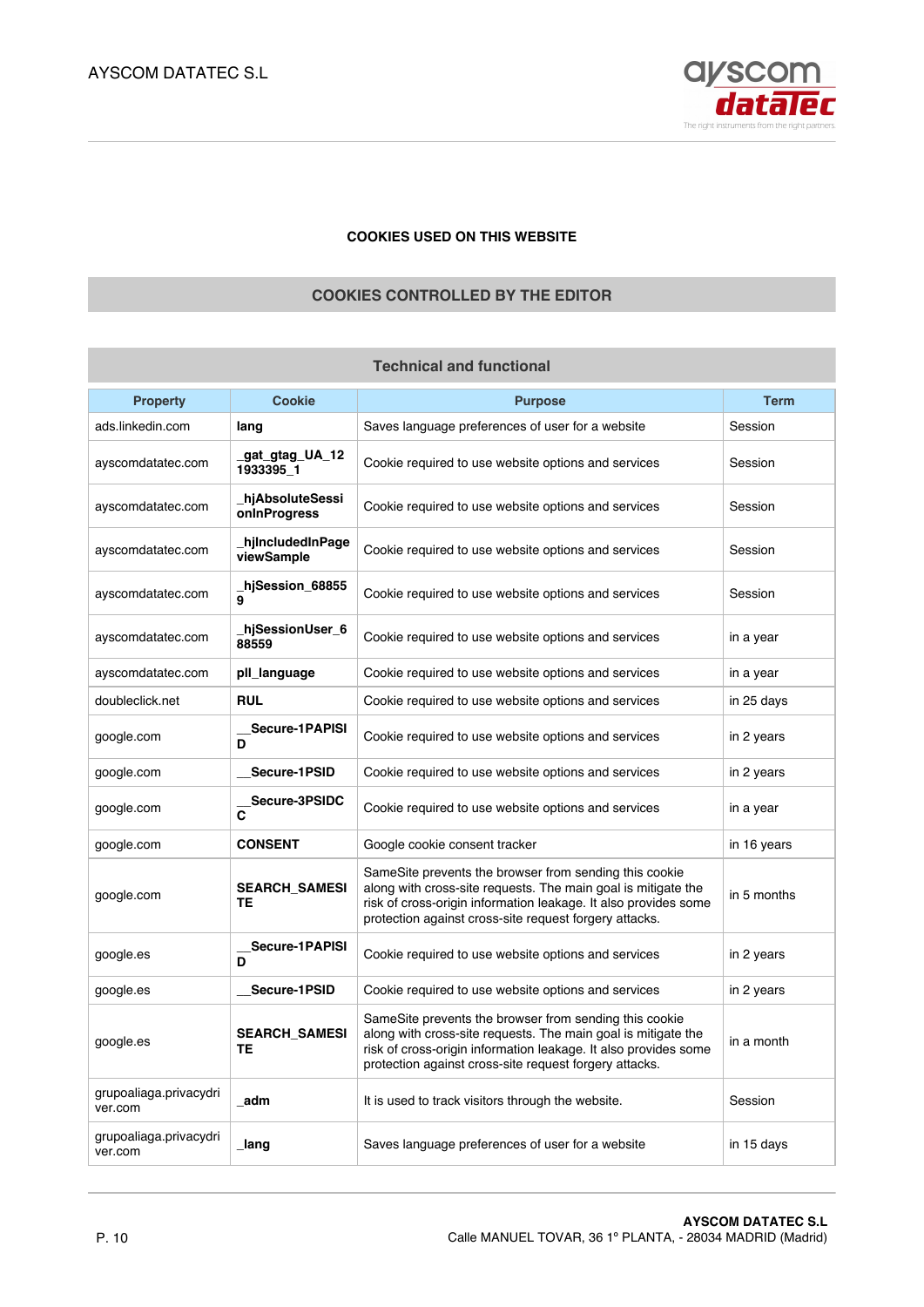# AYSCOM DATATEC S.L



| grupoaliaga.privacydri<br>ver.com | lang active tab        | Cookie required to use website options and services                                                                                                                                                                                                                                                                           | Session    |
|-----------------------------------|------------------------|-------------------------------------------------------------------------------------------------------------------------------------------------------------------------------------------------------------------------------------------------------------------------------------------------------------------------------|------------|
| grupoaliaga.privacydri<br>ver.com | lang_app               | Cookie required to use website options and services                                                                                                                                                                                                                                                                           | Session    |
| grupoaliaga.privacydri<br>ver.com | nif validado           | Cookie required to use website options and services                                                                                                                                                                                                                                                                           | Session    |
| grupoaliaga.privacydri<br>ver.com | <b>OpenedERF</b>       | Cookie required to use website options and services                                                                                                                                                                                                                                                                           | Session    |
| grupoaliaga.privacydri<br>ver.com | <b>PHPSESSID</b>       | Cookie generated by applications based on the PHP<br>language. This is a general purpose identifier used to maintain<br>user session variables. It is normally a random generated<br>number, how it is used can be specific to the site, but a good<br>example is maintaining a logged-in status for a user between<br>pages. | Session    |
| grupoaliaga.privacydri<br>ver.com | s id menu line         | Displays the menu line of the ID.                                                                                                                                                                                                                                                                                             | Session    |
| grupoaliaga.privacydri<br>ver.com | s id section adm<br>in | Set the administrator ID.                                                                                                                                                                                                                                                                                                     | Session    |
| grupoaliaga.privacydri<br>ver.com | s in trash             | Cookie required to use website options and services                                                                                                                                                                                                                                                                           | Session    |
| grupoaliaga.privacydri<br>ver.com | s_role                 | It allows multiple functions.                                                                                                                                                                                                                                                                                                 | Session    |
| grupoaliaga.privacydri<br>ver.com | s_t                    | Pending                                                                                                                                                                                                                                                                                                                       | Session    |
| grupoaliaga.privacydri<br>ver.com | ui info                | Cookie required to use website options and services                                                                                                                                                                                                                                                                           | in a year  |
| linkedin.com                      | li_gc                  | Cookie required to use website options and services                                                                                                                                                                                                                                                                           | in 2 years |

# **Analytics**

| <b>Property</b>   | Cookie                     | <b>Purpose</b>                                                                                                                                                                                                                                                                                       | <b>Term</b> |
|-------------------|----------------------------|------------------------------------------------------------------------------------------------------------------------------------------------------------------------------------------------------------------------------------------------------------------------------------------------------|-------------|
| ayscomdatatec.com | $\Box$ ga                  | ID used to identify users                                                                                                                                                                                                                                                                            | in 2 years  |
| ayscomdatatec.com | $\_gid$                    | ID used to identify users for 24 hours after last activity                                                                                                                                                                                                                                           | in 22 hours |
| ayscomdatatec.com | _hjid                      | Hotjar cookie. This cookie is set when the customer first lands<br>on a page with the Hotjar script. It is used to persist the<br>random user ID, unique to that site on the browser. This<br>ensures that behavior in subsequent visits to the same site<br>will be attributed to the same user ID. | in a year   |
| google.com        | <b>Secure-3PAPISI</b><br>D | This cookies are used to deliver more relevant ads for you<br>and your interests.                                                                                                                                                                                                                    | in 2 years  |
| google.com        | Secure-3PSID               | These cookies are used to deliver more relevant ads for you<br>and your interests.                                                                                                                                                                                                                   | in 2 years  |
| google.es         | Secure-3PAPISI<br>D        | This cookies are used to deliver more relevant ads for you<br>and your interests.                                                                                                                                                                                                                    | in 2 years  |
| google.es         | Secure-3PSID               | These cookies are used to deliver more relevant ads for you<br>and your interests.                                                                                                                                                                                                                   | in 2 years  |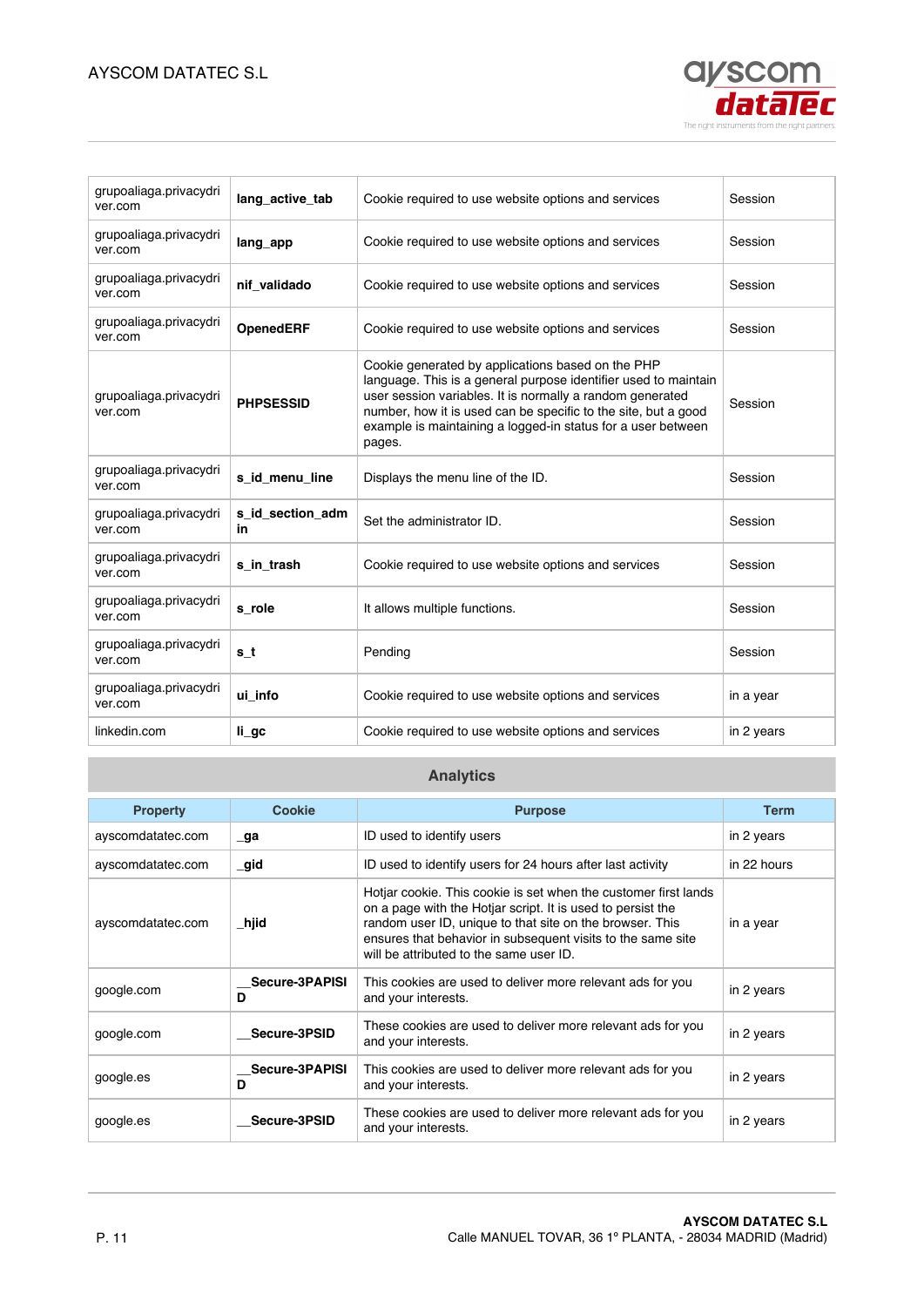

| <b>Marketing</b> |                |                                                                                                                                                                                                              |             |
|------------------|----------------|--------------------------------------------------------------------------------------------------------------------------------------------------------------------------------------------------------------|-------------|
| <b>Property</b>  | <b>Cookie</b>  | <b>Purpose</b>                                                                                                                                                                                               | <b>Term</b> |
| doubleclick.net  | <b>DSID</b>    | This cookie is used for targeting, analyzing and optimisation of<br>ad campaigns in DoubleClick/Google Marketing Suite                                                                                       | in 12 hours |
| doubleclick.net  | <b>IDE</b>     | This cookie is used for targeting, analyzing and optimisation of<br>ad campaigns in DoubleClick/Google Marketing Suite                                                                                       | in 2 months |
| google.com       | 1P_JAR         | These cookies are set via embedded youtube-videos. They<br>register anonymous statistical data on for example how many<br>times the video is displayed and what settings are used for<br>playback.           | in 22 days  |
| google.com       | <b>AID</b>     | Download certain Google Tools and save certain preferences,<br>for example the number of search results per page or<br>activation of the SafeSearch Filter. Adjusts the ads that<br>appear in Google Search. | in 2 months |
| google.com       | <b>APISID</b>  | Download certain Google Tools and save certain preferences,<br>for example the number of search results per page or<br>activation of the SafeSearch Filter. Adjusts the ads that<br>appear in Google Search. | in 2 years  |
| google.com       | <b>HSID</b>    | Download certain Google Tools and save certain preferences,<br>for example the number of search results per page or<br>activation of the SafeSearch Filter. Adjusts the ads that<br>appear in Google Search. | in 2 years  |
| google.com       | <b>NID</b>     | This cookies is used to collect website statistics and track<br>conversion rates and Google ad personalisation                                                                                               | in 7 months |
| google.com       | <b>OTZ</b>     | Aggregate analysis of website visitors                                                                                                                                                                       | in 22 days  |
| google.com       | <b>SAPISID</b> | Download certain Google Tools and save certain preferences,<br>for example the number of search results per page or<br>activation of the SafeSearch Filter. Adjusts the ads that<br>appear in Google Search. | in 2 years  |
| google.com       | <b>SID</b>     | Download certain Google Tools and save certain preferences,<br>for example the number of search results per page or<br>activation of the SafeSearch Filter. Adjusts the ads that<br>appear in Google Search. | in 2 years  |
| google.com       | <b>SIDCC</b>   | Download certain Google Tools and save certain preferences,<br>for example the number of search results per page or<br>activation of the SafeSearch Filter. Adjusts the ads that<br>appear in Google Search. | in a year   |
| google.com       | <b>SSID</b>    | Download certain Google Tools and save certain preferences,<br>for example the number of search results per page or<br>activation of the SafeSearch Filter. Adjusts the ads that<br>appear in Google Search. | in 2 years  |
| google.es        | <b>APISID</b>  | Download certain Google Tools and save certain preferences,<br>for example the number of search results per page or<br>activation of the SafeSearch Filter. Adjusts the ads that<br>appear in Google Search. | in 2 years  |
| google.es        | <b>HSID</b>    | Download certain Google Tools and save certain preferences,<br>for example the number of search results per page or<br>activation of the SafeSearch Filter. Adjusts the ads that<br>appear in Google Search. | in 2 years  |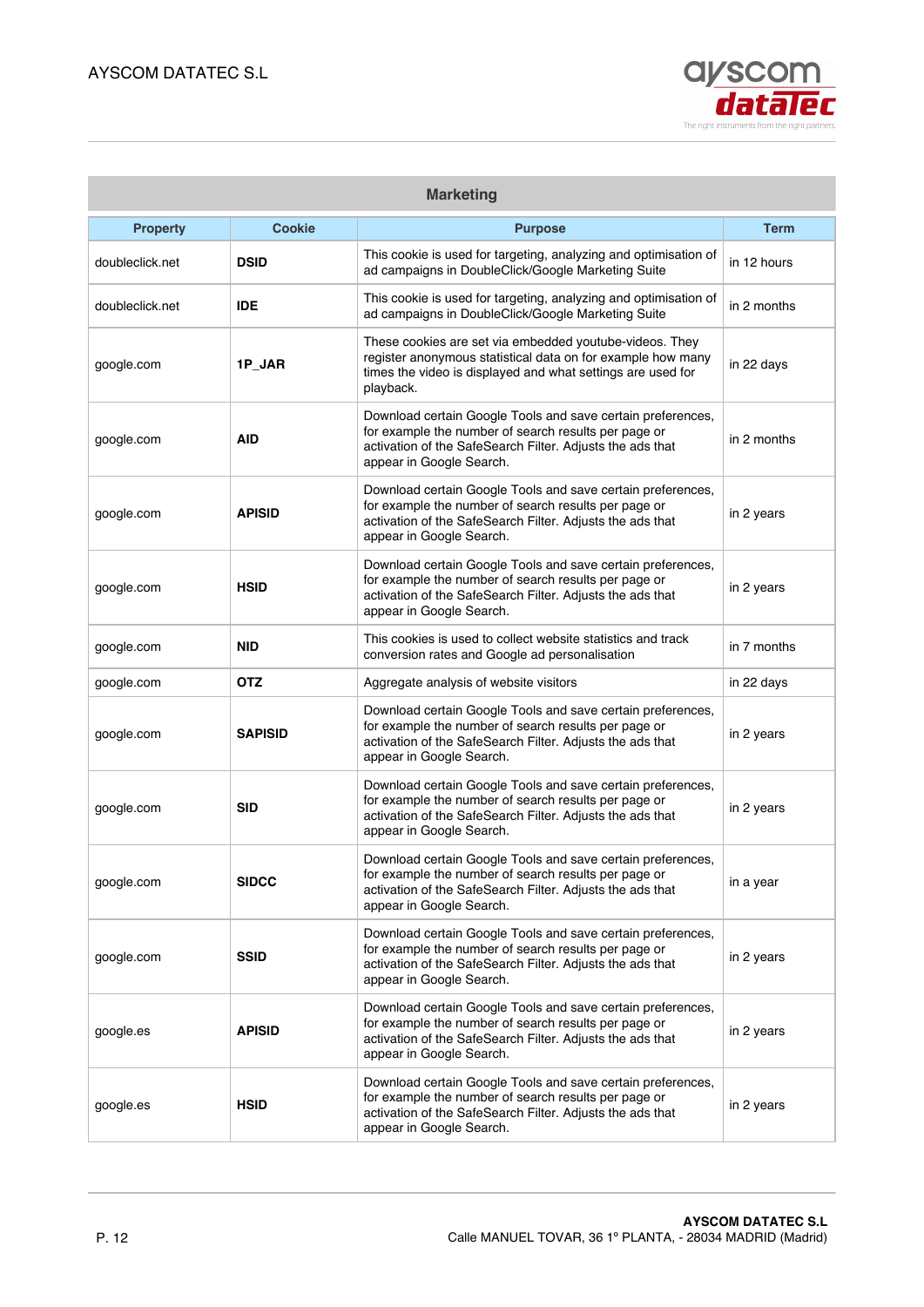

| google.es    | <b>NID</b>     | This cookies is used to collect website statistics and track<br>conversion rates and Google ad personalisation                                                                                               | in 6 months |
|--------------|----------------|--------------------------------------------------------------------------------------------------------------------------------------------------------------------------------------------------------------|-------------|
| google.es    | <b>SAPISID</b> | Download certain Google Tools and save certain preferences,<br>for example the number of search results per page or<br>activation of the SafeSearch Filter. Adjusts the ads that<br>appear in Google Search. | in 2 years  |
| google.es    | <b>SID</b>     | Download certain Google Tools and save certain preferences,<br>for example the number of search results per page or<br>activation of the SafeSearch Filter. Adjusts the ads that<br>appear in Google Search. | in 2 years  |
| google.es    | <b>SSID</b>    | Download certain Google Tools and save certain preferences,<br>for example the number of search results per page or<br>activation of the SafeSearch Filter. Adjusts the ads that<br>appear in Google Search. | in 2 years  |
| linkedin.com | bcookie        | Used by LinkedIn to track the use of embedded services.                                                                                                                                                      | in a year   |
| linkedin.com | lidc           | Used by the social networking service, Linkedln, for tracking<br>the use of embedded services.                                                                                                               | in 22 hours |

# **THIRD PARTY COOKIES**

Third-party services are beyond the control of the editor. Suppliers may at any time modify their service conditions, the purpose and use of cookies, etc.

## **External suppliers of this website:**

| <b>Editor</b>                | <b>Privacy Policy</b>                                  |
|------------------------------|--------------------------------------------------------|
| DoubleClick/Google Marketing | https://privacy.google.com/take-control.html           |
| Google Analytics             | https://privacy.google.com/take-control.html           |
| Google                       | https://privacy.google.com/take-control.html           |
| Google                       | https://safety.google/privacy/privacy-controls/        |
| Hotjar                       | https://www.hotjar.com/legal/compliance/opt-out        |
| LinkedIn                     | https://www.linkedin.com/legal/privacy-policy?_l=nl_NL |
| PHP net                      | https://www.php.net/privacy.php                        |

#### **COOKIES CONFIGURATION PANEL**

From this panel the user will be able to configure the cookies that the website can install in their browser, except for the technical or functional cookies that are necessary for browsing and using the different options or services that are offered.

# Cookie panel

## **HOW TO MANAGE COOKIES FROM YOUR BROWSER**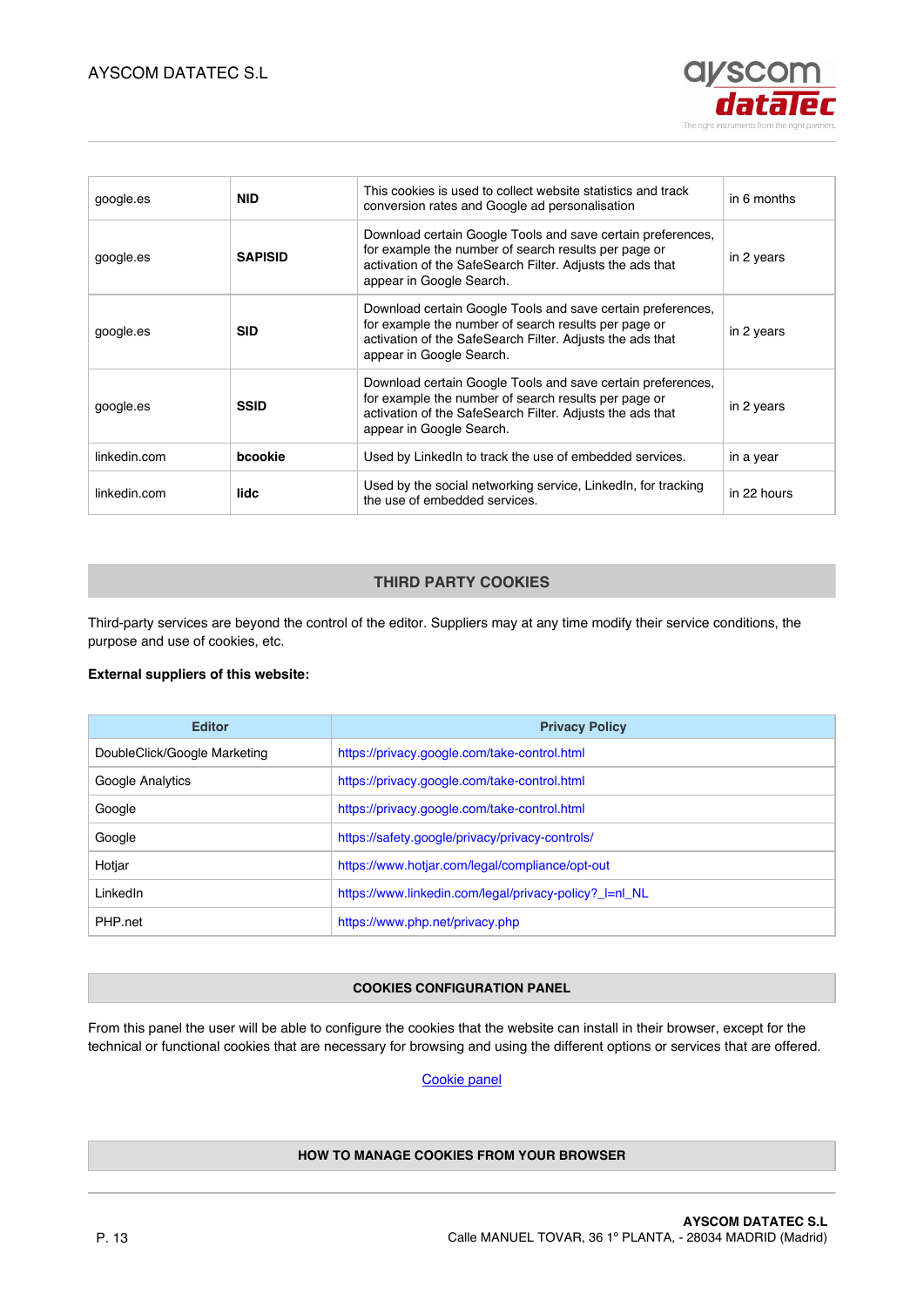# AYSCOM DATATEC S.L



| Delete cookies from your device                        |                                                                                                                                | Cookies that are already on a device can be deleted by clearing the browser history, thus<br>deleting the cookies from all websites visited.<br>However, some of the saved information (e.g. login data or website preferences) may also<br>be lost.                                                       |  |
|--------------------------------------------------------|--------------------------------------------------------------------------------------------------------------------------------|------------------------------------------------------------------------------------------------------------------------------------------------------------------------------------------------------------------------------------------------------------------------------------------------------------|--|
| Manage site specific cookies                           |                                                                                                                                | For more precise control of site specific cookies, users can adjust their privacy settings<br>and cookies in their browser.                                                                                                                                                                                |  |
| <b>Blocking cookies</b>                                |                                                                                                                                | While most modern browsers can be configured to prevent cookies from being installed<br>on a device, this may require the manual adjustment of certain preferences each time a<br>site or page is visited. In addition, some services and features may not work properly (for<br>example, profile logins). |  |
| <b>HOW TO DELETE COOKIES FROM MOST COMMON BROWSERS</b> |                                                                                                                                |                                                                                                                                                                                                                                                                                                            |  |
| Chrome                                                 | http://support.google.com/chrome/answer/95647?hl=es                                                                            |                                                                                                                                                                                                                                                                                                            |  |
| Edge                                                   | https://support.microsoft.com/es-es/microsoft-edge/eliminar-las-cookies-en-microsoft-edge-63947406-40ac-c3b8-57b9-2a946a29ae09 |                                                                                                                                                                                                                                                                                                            |  |
| <b>Explorer</b>                                        | https://support.microsoft.com/es-es/help/278835/how-to-delete-cookie-files-in-internet-explorer                                |                                                                                                                                                                                                                                                                                                            |  |
| Firefox                                                | https://www.mozilla.org/es-ES/privacy/websites/#cookies                                                                        |                                                                                                                                                                                                                                                                                                            |  |
| Safari                                                 | https://support.apple.com/es-es/guide/safari/sfri11471/mac                                                                     |                                                                                                                                                                                                                                                                                                            |  |
| Opera                                                  | https://help.opera.com/en/latest/security-and-privacy/#clearBrowsingData                                                       |                                                                                                                                                                                                                                                                                                            |  |